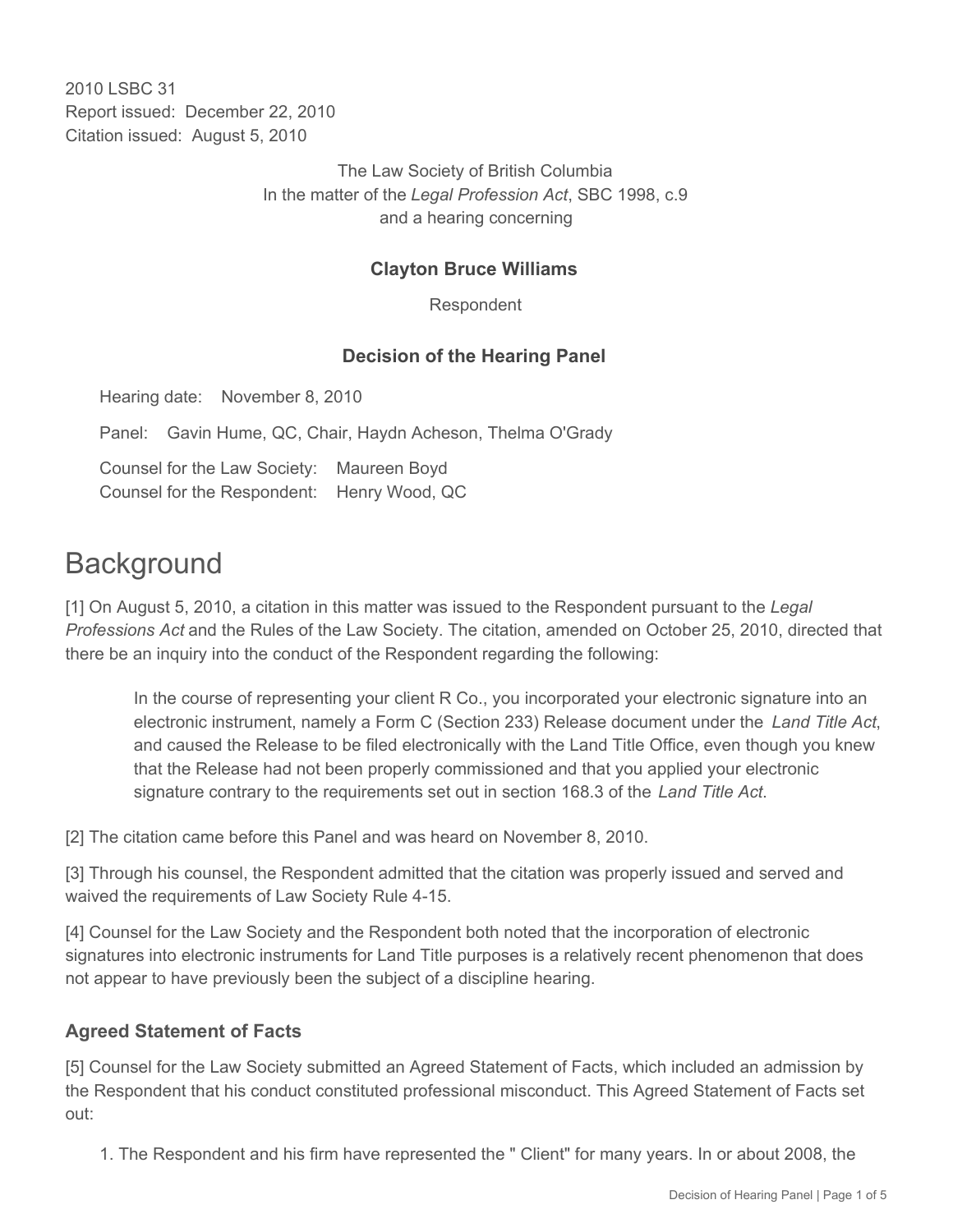Client entered into a contract to sell certain land, on which was situated a commercial property and, as a part of that agreement, covenanted to complete an expansion of the casino. The sale of the Property completed in or about August 2008.

2. The Respondent became involved in this matter to deal with issues arising from the expansion of the commercial property, and in particular related to builders lien claims and other matters. The Respondent took instructions from a Principal of the Client. That Principal resides in Halifax.

3. On September 4, 2009, the Principal instructed the Respondent to immediately prepare and file a claim of builders lien on the Property. Due to the differences in time zones between Halifax and Kelowna, there was some time pressure on the Respondent to complete the filing of the claim of builders lien on the Property.

4. That day, the Respondent caused a lien to be registered against title to the Property.

5. On September 9, 2009, the Principal, by email, instructed the Respondent to remove the lien immediately. On the morning of September 10, 2009, the Respondent spoke by telephone with the Principal, and told him that he would prepare and email a form of release, which the Principal would need to sign and then return. The Respondent also told the Principal that he would file an electronic release of the lien on the Principal's agreement to send the original to him. The Respondent does not recall whether he advised the Principal that his signature on the release had to be witnessed and verified by a lawyer or another person authorized to take an affidavit.

6. On September 10, the Respondent instructed his assistant to prepare a Form C release of the lien and send it by email to the Principal, which she did. The Respondent did not review his assistant's email prior to sending, nor did he specifically instruct her to include in the email that the Principal's signature on the Form C release had to be properly commissioned.

7. Later that day, the Respondent received by email a copy of the Form C release of the lien, which was signed by the Principal but his signature was not properly executed and witnessed.

8. The Respondent knew that the release did not satisfy the requirements of Part 5 of the *Land Title Act* because execution by the Principal was not witnessed by a person who was an officer within the meaning of that *Act*.

9. However**,** the Respondent incorporated his electronic signature into an electronic Form C release to release the lien and submitted it electronically to the Land Title Office through BC Online.

10. On October 20, 2009, the Respondent wrote to the Law Society and self-reported his conduct. He admitted that he had applied his electronic signature contrary to the requirements set out in section 168.3 of the *Land Title Act*. During the Law Society's investigation of this matter, the Respondent cooperated fully.

## **Discussion**

[6] In *Law Society of BC v. Martin*, 2005 LSBC 16 at para. [140], professional misconduct was described as follows:

The real question is whether on the facts before us, it can be found that the Respondent, in reviewing and approving the Reyat Children's accounts, acted in a manner that was a marked departure from the standard expected of a competent solicitor acting in the course of his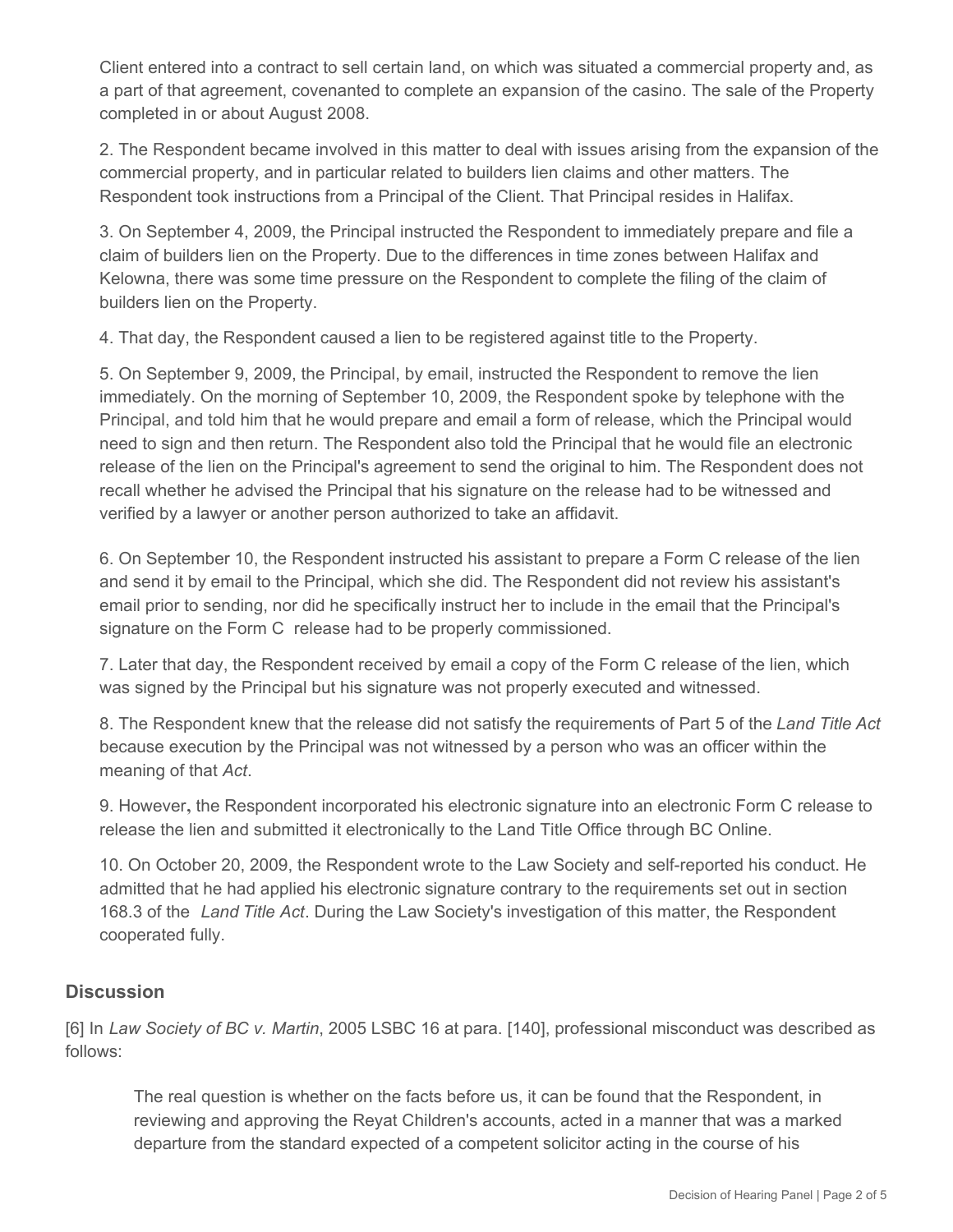profession, and therefore amounted to professional misconduct.

In paragraph [154] the panel said, in part, as follows:

... The real question to be determined is essentially whether the Respondent's behaviour displays culpability which is grounded in a fundamental degree of fault, that is whether it displays gross culpable neglect of his duties as a lawyer.

[7] The Respondent admits that he incorporated his electronic signature into an electronic document for filing in the Land Title Office when he knew a true copy of the document had not been properly executed and witnessed in accordance with Part 5 of the *Land Title Act*, and that his conduct constitutes professional misconduct.

[8] The Panel agrees that the activities admitted by the Respondent constitute professional misconduct.

[9] This was a marked departure from the standard expected of a competent solicitor and gross culpable neglect of the duties of a conveyancing lawyer.

[10] Therefore, the central issue facing the Panel in this case is balancing the role of the importance of general deterrence to the profession with the mitigating factors in this Respondent's circumstances.

[11] The primary purpose of disciplinary proceedings is the fulfillment of the Law Society's mandate, set out in s. 3 of the *Legal Profession Act*, to uphold and protect the public interest in the administration of justice. This purpose is recognized in the following often-cited passage from McKenzie, *Lawyers and Ethics*: *Professional Regulation and Discipline* at p. 26-1:

The purpose of law society discipline proceedings are not to punish offenders and exact retribution, but rather to protect the public, maintain high professional standards, and preserve the public confidence in the legal profession. In cases in which professional misconduct is either admitted or proven, the penalty should be determined by reference to these purposes.

[12] Both the execution provisions under Part 5 of the *Land Title Act* and the electronic submission provisions under Part 10.1 are important safeguards of the integrity of the land title system in British Columbia. As officers under the *Act*, members of the legal profession play a key role in ensuring the integrity of transfer documents and safeguarding the system from fraud.

[13] Given the importance of the role played by lawyers who act as officers, conduct related to the electronic submission of improperly executed documents must be viewed as serious. In this case, the executed paper copy of the Form C release was not registrable because, on its face, it had not been witnessed by an officer. The Respondent overcame this impediment to registration not by obtaining a properly executed document, but by incorporating his electronic signature and inserting his name under the signature space for the officer, then submitting an electronic version.

[14] No financial harm ensued because the document was a release of a builders lien claim and was apparently properly authorized by the corporate claimant. However, the submission of documents that are defective in their execution harms the land title system by eroding the reliability and authenticity of documents submitted for registration. Further, because the officer does not submit the originally executed document when an electronic document is submitted for registration, the defect is not apparent, and the Land Title Office cannot scrutinize the original document to ensure its registrability.

[15] To his credit, the Respondent self-reported his misconduct.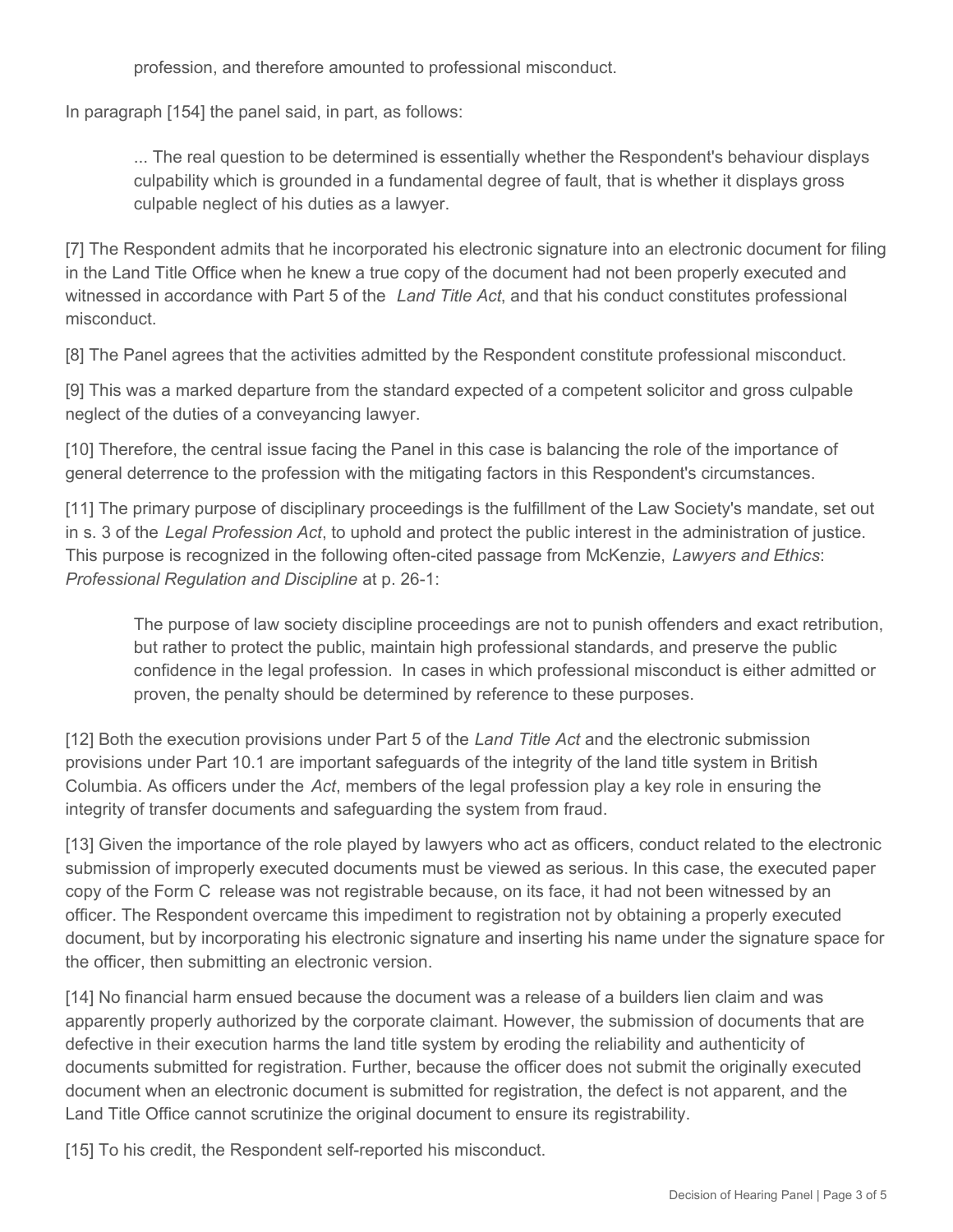[16] The Respondent's explanation in that report is:

I registered the document to avoid dealing with [the client] on the issue even though I believe that I had previously advised him that his signature would have to be commissioned. I understand that I should have emailed him and told him that I could not register the document unless he had his signature commissioned and/or continued to try and reach him. However, I did not do those things. I recognize that this was an incredibly stupid thing to do, and I have spent a lot of time wondering why I did this.

[17] The Client was difficult, and there was time pressure. Notwithstanding, as an experienced lawyer, the Respondent could and should have been able to deal appropriately with this situation. He permitted his client's convenience to take precedence over his duties as a lawyer and as an officer within the meaning of the *Land Title Act.*

[18] The seriousness of this conduct must be weighed against any mitigating factors. This Panel, through the lens of *Law Society of BC v. Ogilvie* [1999] LSBC 17, which sets out a list of factors that may be considered by a hearing panel in determining the appropriate penalty, considers the following factors relating to this Respondent on this set of facts:

(a) Most importantly, the Respondent recognized his own error and self-reported to the Law Society. In his self-report, he wrote:

I fully recognize the seriousness of my actions and the importance of the integrity of the Land Title system and that I failed in my professional responsibilities.

(b) While a self-report should not amount to a " pass" on a disciplinary action, in this case, it is unlikely that the Law Society would ever have become aware of the misconduct if the Respondent had not reported it. He self-reported in a timely and candid way, and cooperated fully in the investigation.

(c) One of the factors set out in the *Ogilvie* case is:

(l) the need to ensure the public's confidence in the integrity of the profession.

The Panel is cognizant that the Respondent exercised integrity in the way he dealt with his own serious misconduct. While he could have " let sleeping dogs lie" and escaped detection for his act of professional misconduct, he drew it to the attention of the Law Society and is prepared to suffer the consequences. By so doing, he provides himself both as an example of a lawyer who has made an error, and as an example of how to deal with such a mistake through candour and professional integrity.

[19] Other mitigating factors include:

(a) the Respondent has been practising law since 1994 and has a clean conduct record extending over 16 years;

(b) the misconduct occurred once;

(c) there was no issue of personal gain resulting from this action;

(d) the client did not receive any financial benefit as the document was a release of its builders lien claim;